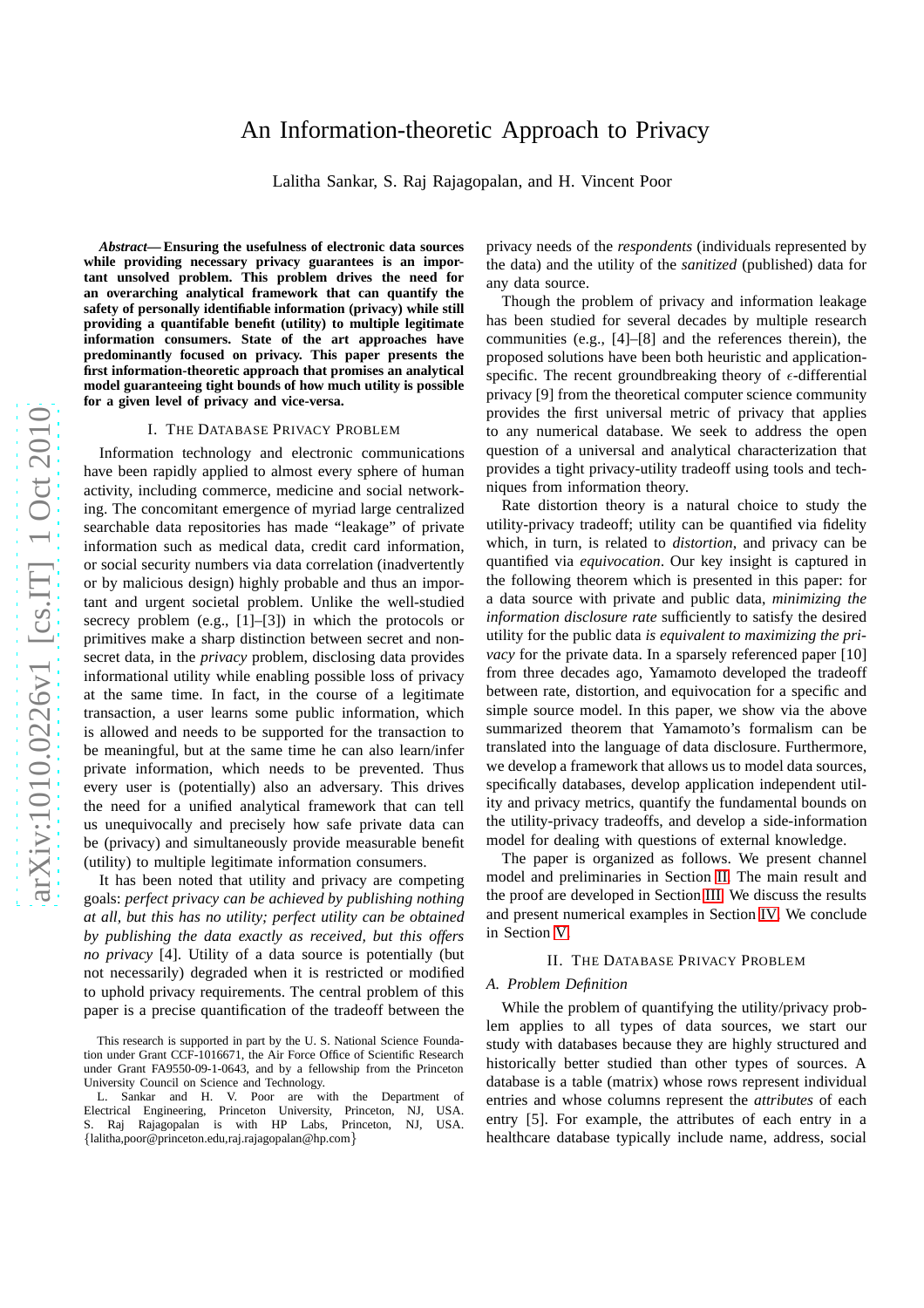security number (SSN), gender, and a collection of medical information, and each entry contains the information pertaining to an individual. Messages from a *user* to a database are called *queries* and, in general, result in some numeric or non-numeric information from the database termed the *response*.

The goal of privacy protection is to ensure that, to the extent possible, the user's knowledge is not increased beyond strict predefined limits by interacting with the database. The goal of utility provision is, generally, to maximize the amount of information that the user can receive. Depending on the relationships between attributes, and the distribution of the actual data, a response may contain information that can be inferred beyond what is explicitly included in the response. The privacy policy defines the information that should not be revealed explicitly or by inference to the user and depends on the context and the application. For example, in a database on health statistics, attributes such as name and SSN may be considered private data, whereas in a state motor vehicles database only the SSN is considered private. The challenge for privacy protection is to design databases such that responses do not reveal information contravening the privacy policy.

### *B. Current Approaches and Metrics*

The problem of privacy in databases has a long and rich history stretching back to the 1970s and space restrictions preclude any attempt to do full justice to the different approaches that have been considered along the way. While there have been many heuristic approaches to privacy, we only present the major milestones in privacy research on creating quantitative privacy metrics. Since privacy is a requirement that appears in many diverse contexts, a robust and formal notion of privacy that satisifies most, if not all, requirements is a tricky proposition and there have been many attempts at a definition. The reader is referred to the excellent survey by Dwork [11] for a detailed history of the field. The problem of privacy was first exposed by census statisticians who were required to publish statistics related to census functions but without revealing any particulars of individuals in the census databases. An early work by Dalenius [6] reveals the depth to which this problem was considered. Several early attempts were made to publish census data using ad hoc techniques such as sub-sampling. However, the first widely reported attempt at a formal definition of privacy was by Sweeney [7]. The concept of k-*anonymity* proposed by Sweeney captures the intuitive notion of privacy that every individual entry should be indistinguishable from  $(k-1)$  other entries for some large value of k. This notion of anonymity for database respondents is analogous to similar proposals that were made for anonymity on the Internet such as crowds [12]. More recently, researchers in the data mining community have proposed to quantify the privacy loss resulting from data disclosure as the mutual information between attribute values in the original and perturbed data sets, both modeled as random variables [8].

The approaches considered in the literature have centered

on the correct application of *perturbation* (also called *sanitization*), which encompasses a general class of database modification techniques that ensure that a user interacts only with a modified database that is derived from the original (e.g.: [4], [6]–[8]). Most of the these perturbation approaches, with the exception of differential privacy-based ones, are heuristic and application-specific and often focus on additive noise approaches.

*Differential privacy:* More recently, privacy approaches for statistical databases has been driven by the differential privacy definition [9], [13]–[15]. In these papers, the authors take the view that privacy of an individual in a database is related to the ability of an adversary to detect whether that individual's data is in that database or not. Motivated by cryptographic models, they formalize this intuition by defining the difference in the adversary's outputs when presented with two databases  $D$  and  $D'$  that are identical except in one row.

<span id="page-1-0"></span>*Definition 1 ( [11]):* A function  $K$  gives  $\epsilon$ -differential privacy if for all databases  $D, D'$  defined as above, and all  $S \subseteq$ Range $(K)$ ,

$$
\Pr[\mathcal{K}(D) \in S] \le \exp(\epsilon) \cdot \Pr\left[\mathcal{K}\left(D'\right) \in S\right] \tag{1}
$$

where the probability space in each case is over the coin flips of  $K$ .

It is important to make two observations regarding the above definition. First, the probabilities in definition [1](#page-1-0) are over the actions of the function  $K$  and not over the distribution of  $D$ ; in other words, the definition is independent of the distribution from which  $D$  may be sampled. Second, Definition [1](#page-1-0) guarantees that the presence or absence of an individual row in the database makes very little difference to the output of the adversary as required, and thus, provides a precise privacy guarantee to any individual in the database.

More recently, Dwork *et al*. [15] also provide a mechanism for achieving  $\epsilon$ -differential privacy universally for statistical queries (queries that map subsets of database entries to real numbers) which we summarize below. Let  $Z \sim Lap(b)$ represent a Laplacian distributed random variable with parameter b. If  $b = 1/\epsilon$  we have that the density at z is proportional to  $exp(-4|z|)$  and for any  $(z, z')$  such that  $|z - z'| \le 1$ ,  $Pr(z)$  and  $Pr(z')$  are within a factor of  $e^{\epsilon}$ . The following proposition shows that it is possible to achieve  $\epsilon$ -differential privacy for a given statistical query class for suitable choice of the Laplacian parameter.

<span id="page-1-1"></span>*Proposition 1 ( [15] ):* For any statistical query  $f : D \rightarrow$  $\mathcal{R}$ , the mechanism  $L$  that adds independently generated noise to the output terms with distribution  $Lap(\Delta_f / \epsilon)$  guarantees  $\epsilon$ -differential privacy where  $\Delta_f = \max |f(D) - f(D')|$ for  $D, D'$  which are different in exactly one row.

Proposition [1](#page-1-1) is the most significant milestone in the theory of privacy because it provides a method to guarantee a strong but quantifiable notion of privacy for statistical databases independent of their content. Furthermore, the noise distribution can be chosen after seeing the query, so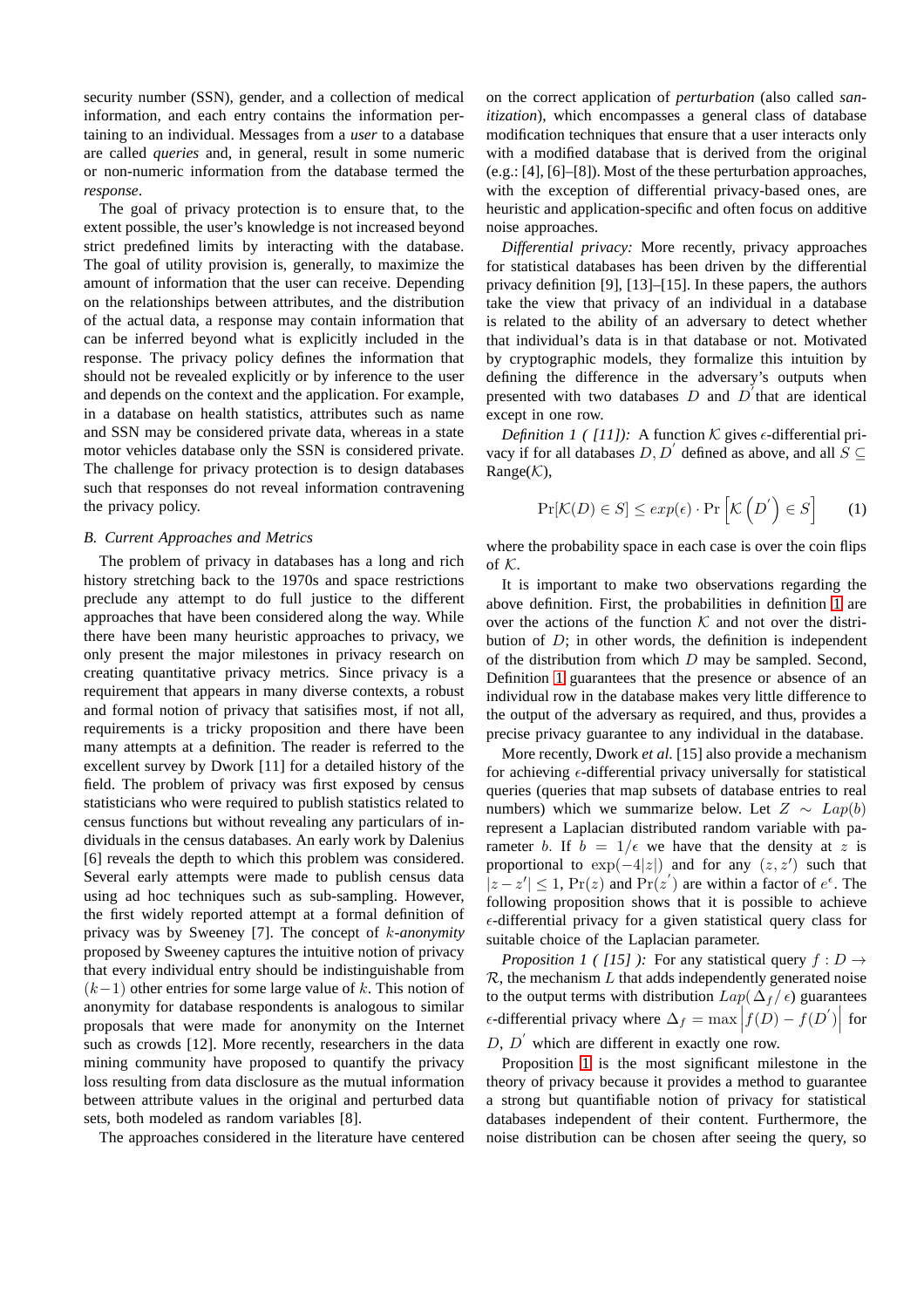that the noise level can be adjusted adaptively when presented with a sequence of queries. However, one constraint in using Proposition [1](#page-1-1) to define  $\epsilon$  is that  $\Delta f$  may be difficult to estimate – a loose bound on  $\Delta f$  may result in an overly large  $\epsilon$ , thereby resulting in a possible degradation of utility.

To date, privacy has been the main focus of most work in this area. Indeed, Dwork [9] says explicitly that privacy is paramount in their work. However, databases exist to be useful and implementing sanitization techniques may hurt the usefulness of the database while safeguarding privacy. In much of the earlier work on database privacy, the utility is implicit. For exmple, Sweeney assumes that the databases can be k-anonymized and still maintain usefulness. However, without a relationship between  $k$  and some formal notion of usefulness, it is impossible to say what a reasonable value of  $k$  should be in reality. Similarly, utility in privacypreserving techniques such as clustering [4] and histograms [16] is assumed to be guaranteed as a direct result of the methods used; for example, in [16] it is shown that approximation algorithms that can run on original histograms can also run on the sanitized histograms with a degradation of performance. Clustering, a common sanitization technique [4], [17], [18], is claimed to maintain utility as a result of the following property: all points in a cluster are mapped to the cluster center, so no point is moved more than the diameter of the largest cluster.

The differential privacy model uses additive noise for sanitization which in turn suggests a utility metric related to the accuracy of the sanitized database. The Laplacian noise model was chosen for achieving differential privacy in part because the mean and mode are zero, in which case no noise is added in most cases. The privacy parameter  $\epsilon$ is inversely related to the variance of the added noise – a better privacy guarantee requires a smaller  $\epsilon$  which in turn implies higher variance. The accuracy of a sanitized database as a whole is inversely related to the privacy requirement. Determining the appropriate range of  $\epsilon$  so that both privacy and accuracy requirements are balanced requires knowledge of the specific application. As an example, in the case of learning, recent results [19] in the area of *private learning* bound the extent to which the performance (i.e. accuracy) of certain kinds of classifers degrade when the training data is sanitized using the L mechanism in Proposition [1.](#page-1-1) In such cases, it is possible to have both, differential privacy with a known  $\epsilon$ , as well as quantified utility loss for the application under consideration.

# *C. Privacy vs. Secrecy*

It is important to contrast the privacy problem from the well-studied (cryptographic and information-theoretic) *secrecy* problem where the task is to stop specific information from being received by untrusted third parties (eavesdroppers, wire-tappers, and other kinds of adversaries). In the *private information retrieval* model [20], the privacy problem is inverted in that the adversary is the database from whom the user wants to keep his *query* secret. In the secure multi-party computation model [21], each player wishes to

keep his *entire input* secret from the other players while jointly computing a function on all the inputs. In all these problems, a specific data item is clearly either secret or public, whereas in the privacy problem, the same data while providing informational utility to the user can reveal private information about the individuals represented by the data. This eliminates the possibility of using secrecy techniques such as a specific model of the adversary or of harnessing any computing [22] or physical advantages such as secret keys, channel differences, or side information [23].

### <span id="page-2-0"></span>III. AN INFORMATION-THEORETIC APPROACH

# *A. Model for Databases*

*Circumventing the semantic issue*: In general, utility and privacy metrics tend to be application specific. Focusing our efforts on developing an analytical model, we propose to capture a canonical database model and representative abstract metrics. Such a model will circumvent the classic privacy issues related to the semantics of the data by assuming that there exist forward and reverse maps of the data set to the proposed abstract format (for e.g., a string of bits or a sequence of real values). Such mappings are often implicitly assumed in the privacy literature [4], [8], [9]; our motivation for making it explicit is to separate the semantic issues from the abstraction and apply Shannon-theoretic techniques.

*Model*: Our proposed model focuses on large databases with K attributes per entry. Let  $X_k \in \mathcal{X}_k$  be a random variable denoting the  $k^{th}$  attribute,  $k = 1, 2, \dots, K$ , and let  $\mathbf{X} \equiv (X_1, X_2, \dots, X_K)$ . A database d with n rows is a sequence of  $n$  independent observations of  $X$  from the distribution

<span id="page-2-1"></span>
$$
p_{\mathbf{X}}(\mathbf{x}) = p_{X_1 X_2 ... X_K} (x_1, x_2, ..., x_K)
$$
 (2)

which is assumed to be known to both the designers and users of the database. Our simplifying assumption of row independence holds generally (but not always) as correlation is typically across attributes and not across entries. We write  $\mathbf{X}^n = (X_1^n, X_2^n, \dots, X_K^n)$  to denote the *n* independent observations of X. This database model is universal in the sense that most practical databases can be mapped to this model.

A joint distribution in [\(2\)](#page-2-1) models the fact that the attributes in general are correlated and can reveal information about one another. In addition to the revealed information, a user of a database can have access to correlated side information from other information sources. We model the sideinformation as an *n*-length sequence  $Z^n$  which is correlated with the database entries via a joint distribution  $p_{\mathbf{X}Z}(\mathbf{x},z)$ .

*Public and private variables*: We consider a general model in which some attributes need to be kept private while the source can reveal a function of some or all of the attributes. We write  $\mathcal{K}_r$  and  $\mathcal{K}_h$  to denote sets of private (subscript h for hidden) and public (subscript  $r$  for revealed) attributes, respectively, such that  $\mathcal{K}_r \cup \mathcal{K}_h = \mathcal{K} \equiv \{1, 2, \ldots, K\}$ . We further denote the corresponding collections of public and private attributes by  $\mathbf{X}_r \equiv \{X_k\}_{k \in \mathcal{K}_r}$  and  $\mathbf{X}_h \equiv \{X_k\}_{k \in \mathcal{K}_h}$ , respectively. Our notation allows for an attribute to be both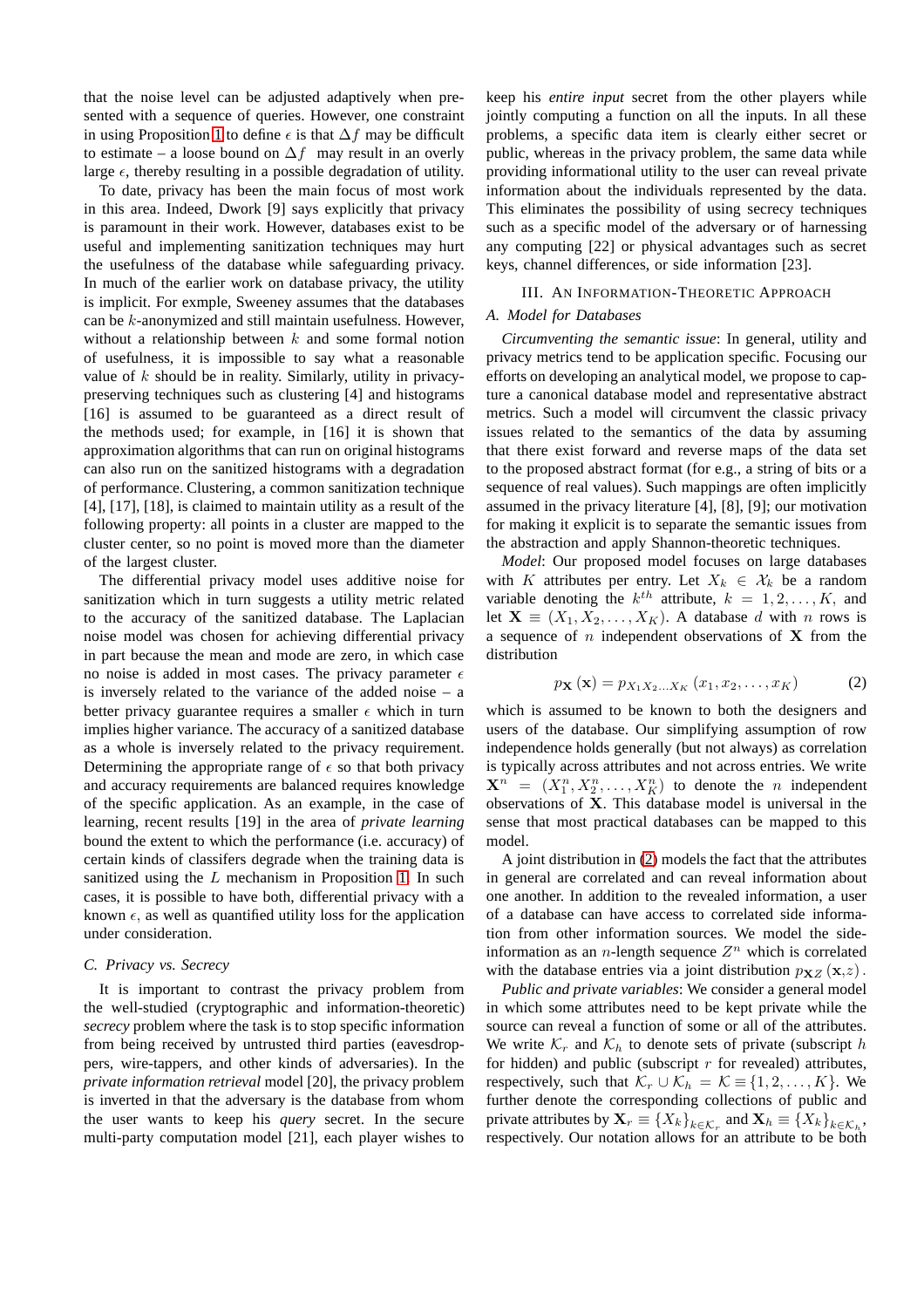public and private; this is to account for the fact that a database may need to reveal a function of an attribute while keeping the attribute itself private. In general, a database can choose to keep public (or private) one or more attributes  $(K > 1)$ . Irrespective of the number of private attributes, a non-zero utility results only when the database reveals an appropriate function of some or all of its attributes.

*Special cases:* For  $K = 1$ , the lone attribute of each entry (row) is both public and private, and thus, we have  $X \equiv$  $X_r \equiv X_h$ . Such a model is appropriate for data mining [8]; for a more general case in which  $K_h = K_r = K$ , we obtain a model for census [4], [6] data sets in which utility generally is achieved by revealing a function of every entry of the database while simultaneously ensuring that no entry is perfectly revealed. For  $K = 2$  and  $\mathcal{K}_h \cup \mathcal{K}_r = \mathcal{K}$  and  $\mathcal{K}_h \cap \mathcal{K}_r = \emptyset$ , we obtain the Yamamoto model in [10].

### *B. Metrics: The Privacy and Utility Principle*

Even though utility and privacy measures tend to be specific to the application, there is a fundamental principle that unifies all these measures in the abstract domain. The aim of a privacy-preserving database is to provide some measure of utility to the user while at the same time guaranteeing a measure of privacy for the entries in the database.

A user perceives the utility of a perturbed database to be high as long as the response is similar to the response of the unperturbed database; thus, the utility is highest of an unperturbed database and goes to zero when the perturbed database is completely unrelated to the original database. Accordingly, our utility metric is an appropriately chosen average 'distance' function between the original and the perturbed databases. Privacy, on the other hand, is maximized when the perturbed response is completely independent of the data. Our privacy metric measures the difficulty of extracting any private information from the response, i.e., the amount of uncertainty or *equivocation* about the private attributes given the response.

### *C. Utility-Privacy Tradeoffs*

*1) A Privacy-Utility Tradeoff Model:* We now propose a privacy-utility model for databases. *Our primary contribution is demonstrating the equivalence between the database privacy problem and a source coding problem with additional privacy constraints*. A primary motivation for our approach is the observation that database sanitization is traditionally the process of distorting the data to achieve some measure of privacy. For our abstract universal database model, sanitization is thus a problem of mapping a set of database entries to a different set subject to specific utility and privacy requirements.

Our notation below relies on this abstraction. Recall that a database d with n rows is an instantiation of  $X^n$ . Thus, we will henceforth refer to a real database d as an *input sequence* and to the corresponding sanitized database (SDB) d ′ as an *output sequence*. When the user has access to side information, the *reconstructed sequence* at the user will in general be different from the SDB sequence.

Our coding scheme consists of an encoder  $F_E$  which is a mapping from the set of all input sequences (i.e., all databases  $d$  chosen from an underlying distribution) to a set of indices  $W = \{1, 2, ..., M\}$  and an associated table of output sequences (each of which is a  $d'$ ) with a one-to-one mapping to the set of indices given by

<span id="page-3-0"></span>
$$
F_E: (\mathcal{X}_1^n \times \mathcal{X}_2^n \times \ldots \times \mathcal{X}_k^n)_{k \in \mathcal{K}_{enc}} \to \mathcal{W} \equiv \{SDB_k\}_{k=1}^M
$$
(3)

where  $\mathcal{K}_r \subseteq \mathcal{K}_{enc} \subseteq \mathcal{K}$  and  $M = 2^{nR}$  is the number of output (sanitized) sequences created from the set of all input sequences. The encoding rate  $R$  is the number of bits per row (without loss of generality, we assume  $n$  rows in  $d$  and  $d'$ ) of the sanitized database. The encoding  $F_E$  in [\(3\)](#page-3-0) includes both public and private attributes in order to model the general case in which the sanitization depends on a subset of all attributes.

A user with a view of the SDB (i.e., an index  $w \in W$ for every  $d$ ) and with access to side information  $Z<sup>n</sup>$ , whose entries  $Z_i$ ,  $i = 1, 2, \dots, n$ , take values in the alphabet  $Z$ , reconstructs the database  $d'$  via the mapping

<span id="page-3-1"></span>
$$
F_D: \mathcal{W} \times \mathcal{Z}^n \to \left\{ \hat{\mathbf{x}}_{r,m}^n \right\}_{m=1}^M \in \left( \prod_{k \in \mathcal{K}_r} \hat{\mathcal{X}}_k^n \right) \tag{4}
$$

where  $\mathbf{\hat{X}}_r^n = F_D \left( F_E \left( \mathbf{X}^n \right) \right)$ .

A database may need to satisfy multiple utility constraints for different (disjoint) subsets of attributes, and thus, we consider a general framework with  $L > 1$  utility functions that need to be satisfied. Relying on the distance based utility principle, we model the  $l^{th}$  utility,  $l = 1, 2, \dots, L$ , via the requirement that the average *distortion*  $\Delta_l$  of the revealed variables is upper bounded, for some  $\epsilon > 0$ , as

<span id="page-3-3"></span>
$$
u_l: \Delta_l \equiv \mathbb{E}\left[\frac{1}{n}\sum_{i=1}^n g\left(\mathbf{X}_{r,i}, \hat{\mathbf{X}}_{r,i}\right)\right] \leq D_l + \epsilon,
$$
  

$$
l = 1, 2, \dots, L, \quad (5)
$$

where  $g(\cdot, \cdot)$  denotes a distortion function,  $\mathbb E$  is the expectation over the joint distribution of  $(X_r, \hat{X}_r)$ , and the subscript i in  $X_{r,i}$  and  $\hat{X}_{r,i}$  denotes the i<sup>th</sup> entry of  $X_r^n$ and  $\hat{\mathbf{X}}_r^n$ , respectively. Examples of distance-based distortion functions include the Euclidean distance for Gaussian distributed database entries, the Hamming distance for binary input and output sequences, and the Kullback-Leibler (K-L) 'distance' comparing the input and output distributions.

Having argued that a quantifiable uncertainty captures the underlying privacy principle of a database, we model the uncertainty or equivocation about the private variables using the entropy function as

<span id="page-3-2"></span>
$$
p: \Delta_p \equiv \frac{1}{n} H\left(\mathbf{X}_h^n | W, Z^n\right) \ge E - \epsilon,\tag{6}
$$

i.e., we require the average number of uncertain bits per entry to be lower bounded by  $E$ . The case in which side information is not available at the user is obtained by simply setting  $Z^n = 0$  in [\(4\)](#page-3-1) and [\(6\)](#page-3-2).

The utility and privacy metrics in [\(5\)](#page-3-3) and [\(6\)](#page-3-2), respectively, capture two aspects of our universal model: a) both represent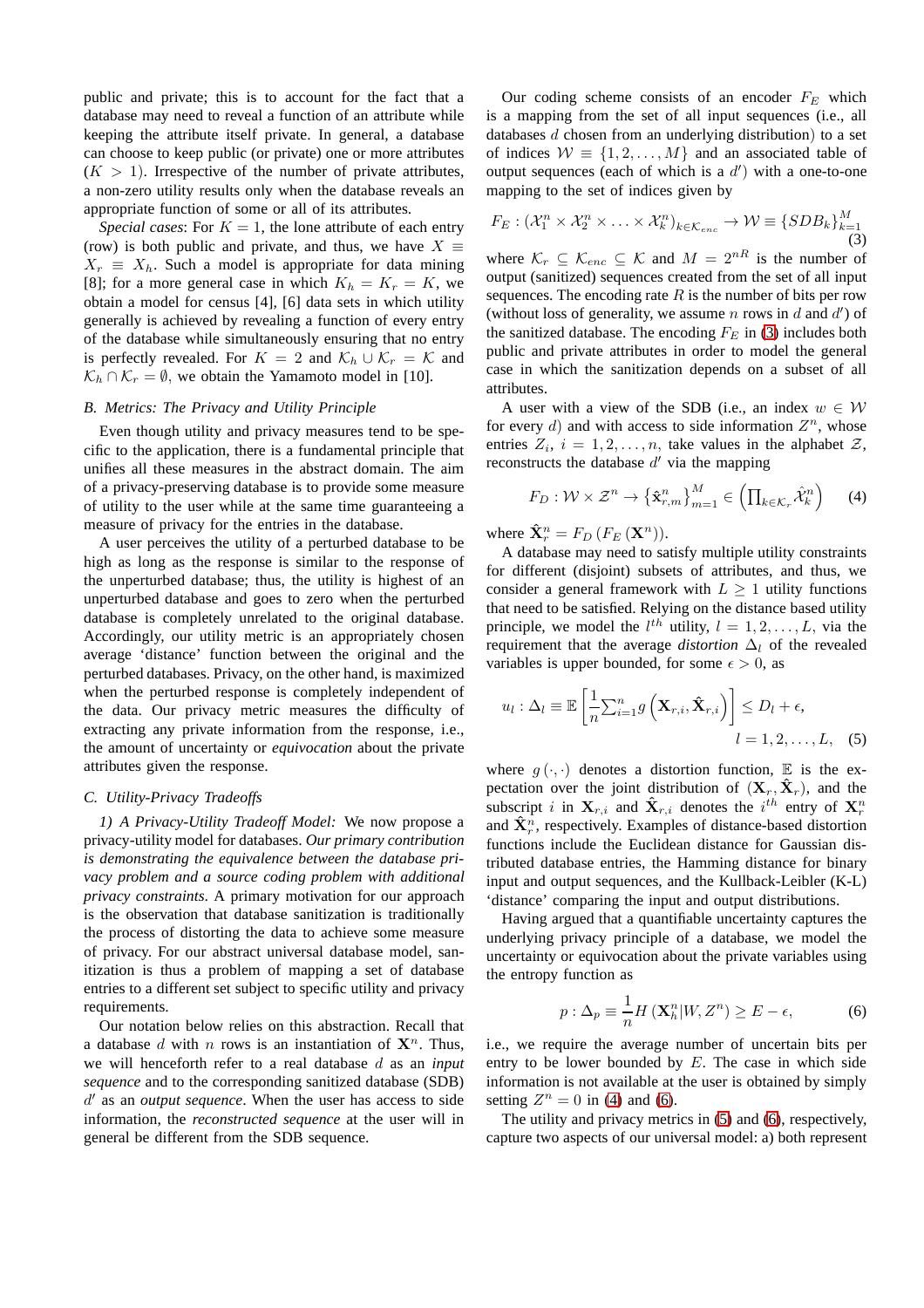averages by computing the metrics across all database instantiations d, and b) the metrics bound the average distortion and privacy per entry. Thus, as the likelihood of the non-typical sequences decreases exponentially with increasing  $n$  (very large databases), these guarantees apply nearly uniformly to all (typical) entries. Our general model also encompasses the fact that the exact mapping from the distortion and equivocation domains to the utility and privacy domains, respectively, can depend on the application domain. We write  $D \equiv (D_1, D_2, \ldots, D_L)$  and  $\Delta \equiv (\Delta_1, \Delta_2, \ldots, \Delta_L)$ . Based on our notation thus far, we define the utility-privacy tradeoff region as follows.

*Definition 2:* The utility-privacy tradeoff region  $\mathcal T$  is the set of all feasible utility-privacy tuples  $(D, E)$  for which there exists a coding scheme  $(F_E, F_D)$  given by [\(3\)](#page-3-0) and [\(4\)](#page-3-1), respectively, with parameters  $(n, M, \Delta, \Delta_p)$  satisfying the constraints in [\(5\)](#page-3-3) and [\(6\)](#page-3-2).

*2) Equivalence of Utility-Privacy and Rate-Distortion-Equivocation:* We now present an argument for the equivalence of the above utility-privacy tradeoff analysis with a rate-distortion-equivocation analysis of the same source. For the database source model described here, a classic lossy source coding problem is defined as follows.

*Definition 3:* The set of tuples  $(R, D)$  is said to be feasible (achievable) if there exists a coding scheme given by [\(3\)](#page-3-0) and [\(4\)](#page-3-1) with parameters  $(n, M, \Delta)$  satisfying the constraints in [\(5\)](#page-3-3) and a rate constraint

<span id="page-4-0"></span>
$$
M \le 2^{n(R+\epsilon)}.\tag{7}
$$

When an additional privacy constraint in [\(6\)](#page-3-2) is included, the source coding problem becomes one of determining the achievable rate-distortion-equivocation region defined as follows.

<span id="page-4-2"></span>*Definition 4:* The rate-distortion-equivocation region  $\mathcal{R}$  is the set of all tuples  $(R, D, E)$  for which there exists a coding scheme given by [\(3\)](#page-3-0) and [\(4\)](#page-3-1) with parameters  $(n, M, \Delta, \Delta_n)$ satisfying the constraints in [\(5\)](#page-3-3), [\(6\)](#page-3-2), and [\(7\)](#page-4-0). The set of all feasible distortion-equivocation tuples  $(D, E)$  is denoted by  $\mathcal{R}_{D-E}$ , the equivocation-distortion function in the D-E plane is denoted by  $\Gamma(D)$ , and the distortion-equivocation function which quantifies the rate as a function of both D and E is denoted by  $R(D, E)$ .

Thus, a rate-distortion-equivocation code is by definition a (lossy) source code satisfying a set of distortion constraints that achieves a specific privacy level for every choice of the distortion tuple. In the following theorem, we present a basic result capturing the precise relationship between  $T$  and  $R$ . To the best of our knowledge, this is the first analytical result that quantifies a tight relationship between utility and privacy. We briefly sketch the proof here; details can be found in [24].

<span id="page-4-1"></span>*Theorem 1:* For a database with a set of utility and privacy metrics, the tightest utility-privacy tradeoff region  $\mathcal T$  is the distortion-equivocation region  $\mathcal{R}_{D-E}$ .

*Proof:* The crux of our argument is the fact that for any feasible utility level  $D$ , choosing the minimum rate  $R(D, E)$ , ensures that the least amount of *information* is revealed about the source via the reconstructed variables.

This in turn ensures that the maximum privacy of the private attributes is achieved for that utility since, in general, the public and private variables are correlated. For the same set of utility constraints, since such a rate requirement is not a part of the utility-privacy model, the resulting privacy achieved is at most as large as that in  $\mathcal{R}_{D-E}$  (see Fig. [1\(](#page-5-1)a)).

Implicit in the above argument is the fact that a utilityprivacy achieving code does not perform any better than a rate-distortion-equivocation code in terms of achieving a lower rate (given by  $\log_2 M/n$ ) for the same distortion and privacy constraints. We can show this by arguing that if such a code exists then we can always find an equivalent source coding problem for which the code would violate Shannon's source coding theorem [25]. An immediate consequence of this is that a distortion-constrained source code suffices to preserve a desired level of privacy; in other words, *the utility constraints require revealing data which in turn comes at a certain privacy cost that must be borne and vice-versa*. We capture this observation in Fig. [1\(](#page-5-1)b) where we contrast existing privacy-exclusive and utility-exclusive regimes (extreme points of the utility-privacy tradeoff curve) with our more general approach of determining the set of feasible utilityprivacy tradeoff points.

From an information-theoretic perspective, the power of Theorem [1](#page-4-1) is that it allows us to study the larger problem of database utility-privacy tradeoffs in terms of a relatively familiar problem of source coding with privacy constraints. As noted previously, this problem has been studied for a specific source model by Yamamoto and here we expand his elegant analysis to arbitrary database models including those with side information at the user. Rate for the database can be interpreted as the number of revealed information bits (precision) per row. Our result shows the tight relationship between utility, privacy, and precision – fixing the value of any one determines the other two; for example, fixing the utility (distortion  $D$ ) precisely quantifies the maximal privacy  $\Gamma(D)$  and the minimal precision  $R(D, E)$  for any E bounded by  $\Gamma(D)$ .

*3) Capturing the Effects of Side-Information:* It has been illustrated that when a user has access to an external data source (which is not part of the database under consideration) the level of privacy that can be guaranteed changes [7], [9]. We cast this problem in information-theoretic terms as a side information problem.

In an extended version [24] of this work, we develop the tightest utility-privacy tradeoff region for the three cases of a) no side information ( $L = 1$  case studied in [10]), b) side information only at the user, and c) side information at both the source (database) and the user. We present a result for the case with side information at the user only and for simplicity, we assume a single utility function, i.e.,  $L = 1$ . The proof uses an auxiliary random variable U along the lines of source coding with side information [26] and bounds the equivocation just as in [10, Appendix 1]. The following theorem defines the bounds on the region  $\mathcal R$  in Definition [4](#page-4-2) via the functions  $\Gamma(D)$  and  $R(D, E)$  where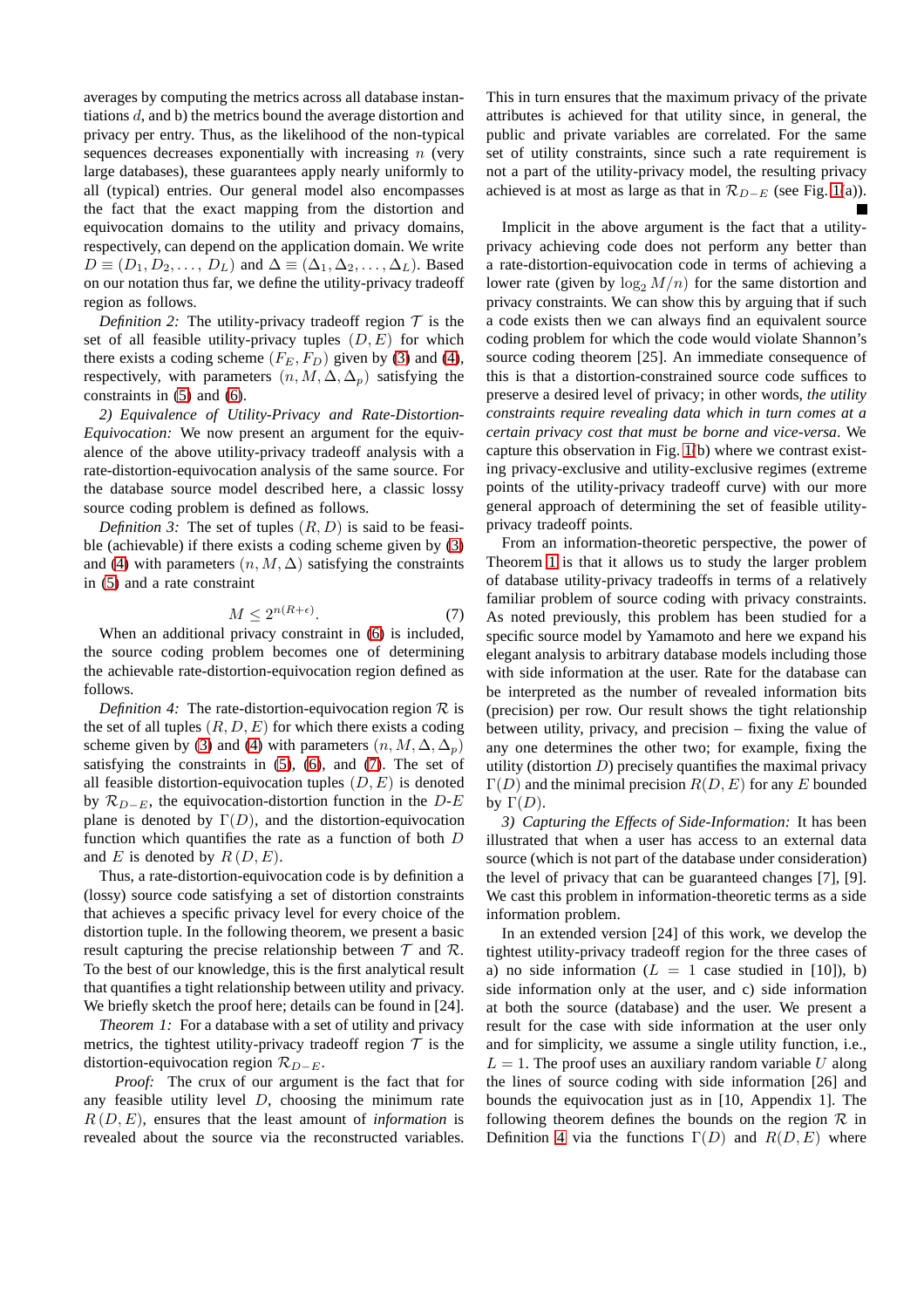(a): Rate-Distortion-Equivocation Region (b): Utility-Privacy Tradeoff Region



<span id="page-5-1"></span>Fig. 1. (a) Rate Distortion Equivocation Region; (b) Utility-Privacy Tradeoff Region.

 $\Gamma(D)$  bounds the maximal achievable privacy and  $R(D, E)$ is the minimal information rate (see Fig.  $1(a)$ ) for very large databases  $(n \to \infty)$ . The proof follows along the lines of Yamamoto's proof in [10, Appendix 1] and is skipped in the interest of space.

<span id="page-5-2"></span>*Theorem 2:* For a database with side information available only at the user, the functions  $\Gamma(D)$  and  $R(D, E)$  and the regions  $\mathcal{R}_{D-E}$  and  $\mathcal R$  are given by

$$
\Gamma(D) = \sup_{p(\mathbf{x}_r, \mathbf{x}_h) p(u|\mathbf{x}_r, \mathbf{x}_h) \in \mathcal{P}(D)} H(\mathbf{X}_h | UZ)
$$
(8)

$$
R(D, E) = \inf_{p(\mathbf{x}_r, \mathbf{x}_h) p(u|\mathbf{x}_r, \mathbf{x}_h) \in \mathcal{P}(D, E)} I(\mathbf{X}_h \mathbf{X}_r; U) - I(Z; U)
$$
\n(9)

$$
\mathcal{R}_{D-E} = \{(D, E) : D \ge 0, 0 \le E \le \Gamma(D)\}\tag{10}
$$

$$
\mathcal{R} = \{ (R, D, E) : D \ge 0, 0 \le E \le \Gamma(D), R \ge R(D, E) \}
$$
\n(11)

where  $\mathcal{P}(D, E)$  is the set of all  $p(\mathbf{x}_r, \mathbf{x}_h, z)p(u|\mathbf{x}_r, \mathbf{x}_h)$  such that  $\mathbb{E}[d(\mathbf{X}_r, g(U, Z))] \leq D$  and  $H(\mathbf{X}_h | UZ) \geq E$ , while  $\mathcal{P}(D)$  is defined as

$$
\mathcal{P}(D) \equiv \bigcup_{H(\mathbf{X}_h|\mathbf{X}_r Z) \le E \le H(\mathbf{X}_h|Z)} \mathcal{P}(D, E). \tag{12}
$$

While Theorem [2](#page-5-2) applies to a variety of database models, it is extremely useful in quantifying the utility-privacy tradeoff for the following special cases of interest.

i) *The single database problem* (i.e., no side information): *SDB is revealed.* Here, we have  $Z = 0$  and  $U = \hat{X}_r$ , i.e., the reconstructed vectors seen by the user are the same as the SDB vectors.

ii) *Completely hidden private variables*: *Privacy is completely a function of the statistical relationship between public, private, and side information data*. The expression for  $R(D, E)$  in [\(9\)](#page-5-3) assumes the most general model of encoding both the private and the public variables. When the private variables can only be deduced from the revealed variables, i.e.,  $X_h - X_r - U$  is a Markov chain, the expression for  $R(D, E)$  in [\(9\)](#page-5-3) will simplify to the Wyner-Ziv source coding

formulation [26], thus clearly demonstrating that the privacy of the hidden variables is a function of both the correlation between the hidden and revealed variables and the distortion constraint.

<span id="page-5-3"></span>iii) *Census and data mining problems without side information*: *Information rate completely determines the degree of privacy achievable.* For  $Z = 0$ , setting  $X_r = X_h \equiv X$ (such that  $U = \hat{\mathbf{X}}$ ), we obtain the census/data mining problem discussed earlier. In general, due to an additional equivocation constraint,  $R(D, E) \ge R(D)$ ; however, for this case in which all the attributes in the database are public, since  $\Gamma(D) = H(\mathbf{X}) - R(D, E) \leq H(\mathbf{X}) - R(D)$ , and  $R(D)$ is achievable using a rate-distortion code, the largest possible equivocation is also achievable. Our analysis thus formalizes the intuition in [8] for using the mutual information as an estimate of the privacy lost. However in contrast to [8] in which the underlying perturbation model is an additive noise model, we assume a perturbation model most appropriate for the input statistics, i.e., the stochastic relationship between the output and input variables is chosen to minimize the rate of information transfer.

### IV. ILLUSTRATION OF RESULTS

<span id="page-5-0"></span>We illustrate our results for two types of databases: one, a *categorical* database and the other a *numerical* database. Categorical data are typically discrete data sets comprising of information such as gender, social security numbers and zipcodes that provide (meaningful) utility only if they are mapped within their own set. On the other hand, without loss of generality numeric data can be assumed to belong to the set of real numbers. In general, a database will have a mixture of categorical and numerical attributes but for the purpose of illustration, we assume that the database is of one type or the other, i.e., every attribute is of the same kind. In both cases, we assume a single utility (distortion) function. We discuss each example in detail below.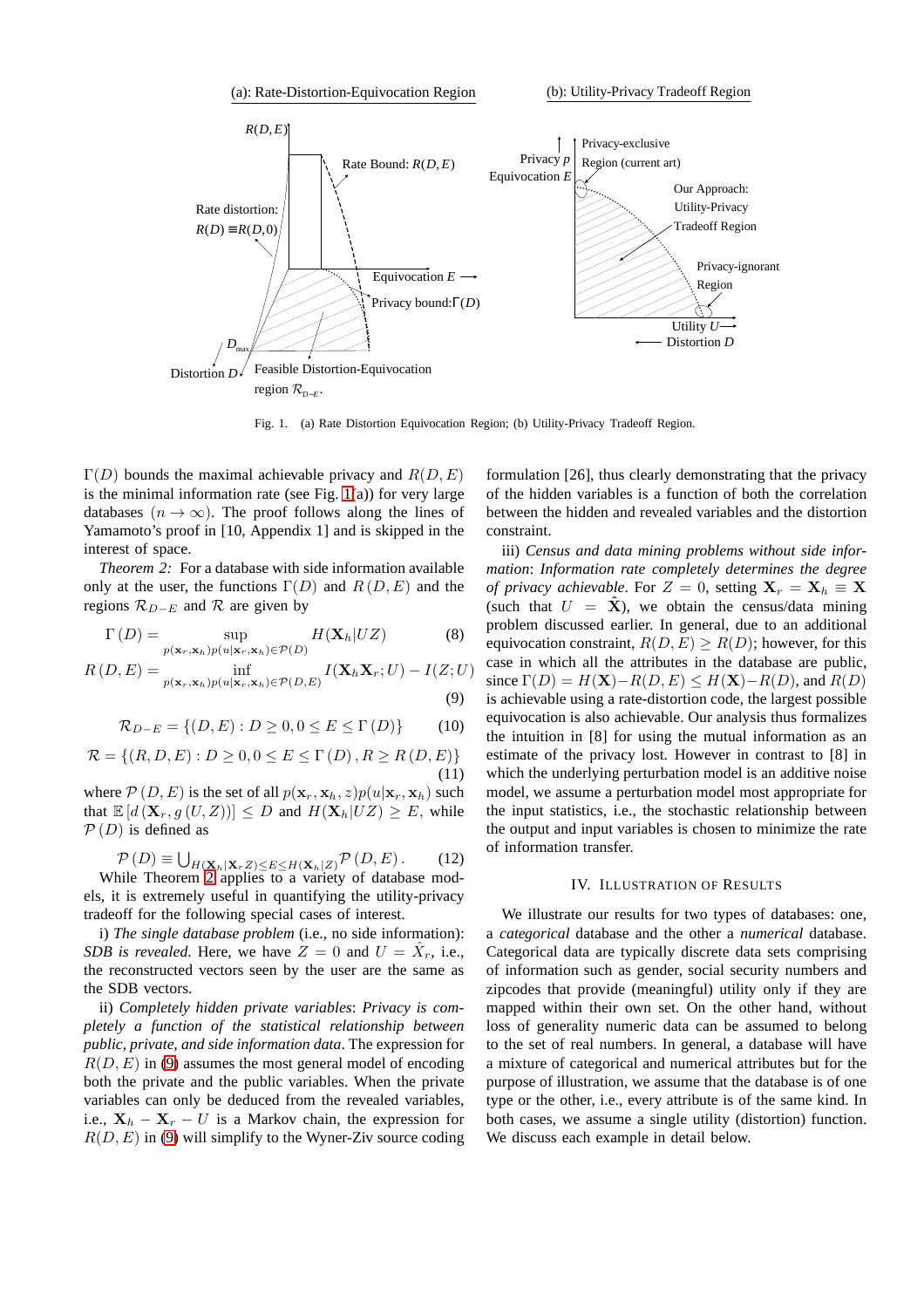*Example 1:* Consider a categorical database with  $K \geq$ 1 attributes. In general, the  $k^{th}$  attribute  $X_k$  takes values in a discrete set  $\mathcal{X}_k$  of cardinality  $M_k$ . For our example, we model the utility as a single distortion function of all attributes, and therefore, it suffices to view each entry (a row of all K attributes) of the database as generated from a single source X of cardinality M, i.e.,  $X \sim p(x)$ ,  $x \in$  $\{1, 2, \ldots, M\}$ . For this arbitrary discrete source model, we assume that the output sample space  $\mathcal{X} = \mathcal{X}$  and consider the generalized Hamming distortion as the utility function such that the average distortion  $D$  is given by

<span id="page-6-1"></span>
$$
D = E\left[d(X, \hat{X})\right] = \Pr\left\{X \neq \hat{X}\right\}.
$$
 (13)

For  $K = 1$ , one can show that  $R(D, E) \equiv R(D)$  [24]; this is because the maximum achievable equivocation is bounded as  $\Gamma(D) = H(X) - R(D, E) \leq H(X) - R(D)$  with equality when  $R(D)$  is achievable. It has been shown by Erokhin [27] and Pinkston [28] that  $R(D)$  is achieved by upside down waterfilling such that

<span id="page-6-2"></span>
$$
p(\hat{x}) = \frac{(p(x) - \lambda)^{+}}{\sum_{x \in \mathcal{X}} (p(x) - \lambda)^{+}} \tag{14}
$$

and the 'test channel' is given by

$$
p(x|\hat{x}) = \begin{cases} \overline{D}, & x = \hat{x} \\ \lambda, & x \neq \hat{x}, x \in \hat{\mathcal{X}}_{\text{supp}} \\ p_k, & x = k \notin \hat{\mathcal{X}}_{\text{supp}} \end{cases}
$$
(15)

where  $D = 1 - D$ ,  $\lambda$  is chosen such that  $\sum_{\hat{x}} p(\hat{x}) p(x|\hat{x}) =$  $p(x)$ ,  $p_k = p(x = k)$ , and  $\hat{\mathcal{X}}_{\text{supp}} = \{x : p(x) - \lambda > 0\}$ . The maximum achievable equivocation, and hence, the largest utility-privacy tradeoff region is

$$
\Gamma(D) = -\overline{D} \log \overline{D} - \left| \hat{\mathcal{X}}_{\text{supp}} \right| \lambda \log \lambda - \sum_{k \notin \hat{\mathcal{X}}_{\text{supp}}} p_k \log p_k. (16)
$$

*Remark 1:* The distortion function chosen in [\(13\)](#page-6-1) captures the fact that for categorical data the utility (fidelity) of the revealed data is reduced if any entry is changed from its original value. The optimal upside down waterfilling solution in [\(14\)](#page-6-2) has the effect of 'flattening' the output distribution, and thus, as in [\(14\)](#page-6-2) the source samples with very high or very low probabilities (relative to the waterfilling level) are ignored (thereby minimizing the information transfer rate). This in turn maximizes the privacy achieved since the outliers that are easiest to infer are eliminated. Eliminating outliers, referred to as information suppression or aggregation, is the privacy-preserving technique of choice for the statistics community .

*Example 2:* In this example we model a numerical database. We consider a  $K = 2$  database where both attributes  $X$  and  $Y$  are jointly Gaussian with zero means and variances  $\sigma_X^2$  and  $\sigma_Y^2$ , respectively, and with correlation coefficient  $\rho = E[XY]/(\sigma_X \sigma_Y)$ . This model applies for numeric data such as height and weight measures which are generally assumed to be normally distributed. We assume that for every entry only one of the two attributes, say  $X$ , is revealed while the other, say  $Y$ , is hidden such that

 $Y - X - \hat{X}$  forms a Markov chain. The rate-distortionequivocation region for this case can be obtained directly from Yamamoto's results [10] with appropriate substitution for a jointly Gaussian source. Furthermore, due to the Markov relationship between of X, Y, and  $\hat{X}$ , the minimization of  $I(X; X)$  is strictly over  $p(\hat{x}|x)$ , and thus, simplifies to the familiar rate-distortion problem for a Gaussian source  $X$  which in turn is achieved by choosing the reverse channel from  $\hat{X}$  to  $X$  as an additive white Gaussian noise channel with variance  $D$  (average distortion). The maximal equivocation achieved thus is

$$
\Gamma(D) = \sigma_Y^2 \left[ \left( 1 - \rho^2 \right) + \rho^2 D / \sigma_X^2 \right], \quad D \le \sigma_X^2. \tag{17}
$$

Therefore,  $\Gamma(D)$  is a minimum for  $D = 0$  (X revealed perfectly) in which case only the data independent of X in  $Y$  can be private, and is a maximum equal to the entropy of Y at the maximum distortion  $D = \sigma_X^2$ . Thus, the largest utility-privacy tradeoff region is simply the region enclosed by  $\Gamma(D)$ .

# V. CONCLUDING REMARKS

<span id="page-6-0"></span>We have presented an abstract model for databases with an arbitrary number of public and private variables, developed application-independent privacy and utility metrics, and used rate distortion theory to determine the fundamental utilityprivacy tradeoff limits. Future work includes eliminating the row independence (i.i.d) assumption, modeling and studying tradeoffs for multiple query databases, and relating current approaches in computer science and our universal approach. An equally pertinent question is to understand whether our formalism can be extended to study privacy-utility tradeoffs for less structured datasets as well as social networks.

### **REFERENCES**

- [1] R. Rivest, A. Shamir, and L. Adleman, "A method for obtaining digital signatures and public-key cryptosystem," *Communications of the ACM*, vol. 21, no. 2, pp. 120–126, Feb. 1978.
- [2] I. Csiszár and P. Narayan, "Secrecy capacities for multiple terminals," *IEEE Trans. Inform. Theory*, vol. 50, no. 12, pp. 3047–3061, Dec. 2004.
- [3] A. D. Wyner, "The wire-tap channel," *Bell Sys. Tech. J.*, vol. 54, pp. 1355–1387, 1975.
- [4] S. Chawla, C. Dwork, F. McSherry, A. Smith, and H. Wee, "Towards privacy in public databases," in *Proc. 2nd IACR Theory Crypto. Conf.*, Cambridge, MA, Feb. 2005, pp. 363–385.
- [5] N. R. Adam and J. C. Wortmann, "Security-control methods for statistical databases: A comparative study," *ACM Computing Surveys*, vol. 21, no. 4, pp. 515–556, 1989.
- [6] T. Dalenius, "Finding a needle in a haystack or identifying anonymous census records," *J. Official Stats.*, vol. 2, no. 3, pp. 329–336, 1986.
- [7] L. Sweeney, "*k*-anonymity: A model for protecting privacy," *IEEE Trans. Inform. Theory*, vol. 10, no. 5, pp. 557–570, 2002.
- [8] D. Agrawal and C. Aggarwal, "On the design and quantification of privacy preserving data mining algorithms," in *Proc. 20th Symp. Principles of Database Systems*, Santa Barbara, CA, May 2001.
- [9] C. Dwork, "Differential privacy," in *Proc. 33rd Intl. Colloq. Automata, Lang., Prog.*, Venice, Italy, July 2006.
- [10] H. Yamamoto, "A source coding problem for sources with additional outputs to keep secret from the receiver or wiretappers," *IEEE Trans. Inform. Theory*, vol. 29, no. 6, pp. 918–923, Nov. 1983.
- [11] C. Dwork, "A firm foundation for private data analysis," Jan. 2011, http://research.microsoft.com/apps/pubs/?id=116123, to appear in Communications of the ACM.